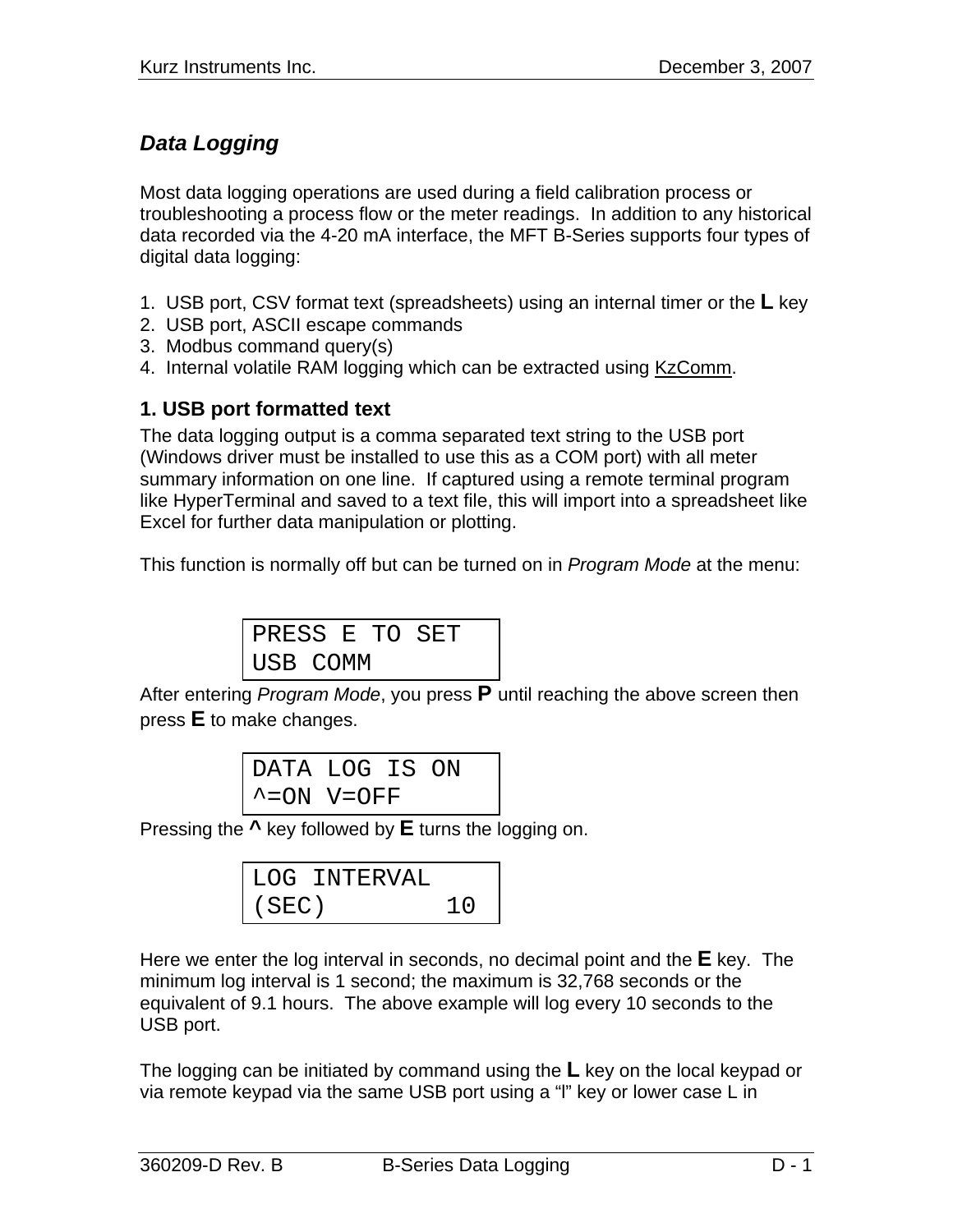HyperTerminal. Alternately, you can set an internal timer from 1 second to 9.1 hour intervals. The LCD screen echo should be turned off using the "+" key on your remote terminal program when capturing data with the logging feature. This ensures normal program and display screen text are not also captured on the USB port when data logging.

Example data from the .csv format logging function:

|                                                                                                                                                  | Microsoft Excel - datalog1.csv                                                                                  |                            |       |                  |           |             |                   |            |              |                    |               |             |    |
|--------------------------------------------------------------------------------------------------------------------------------------------------|-----------------------------------------------------------------------------------------------------------------|----------------------------|-------|------------------|-----------|-------------|-------------------|------------|--------------|--------------------|---------------|-------------|----|
| 图<br>Ð<br>File<br>Type a question for help<br>Edit<br><b>Tools</b><br>Window<br>Help<br>Adobe PDF<br><b>View</b><br>Insert Format<br><b>Data</b> |                                                                                                                 |                            |       |                  |           |             |                   |            | $\mathbf{x}$ |                    |               |             |    |
|                                                                                                                                                  |                                                                                                                 |                            |       |                  |           |             |                   | »          |              |                    |               |             |    |
|                                                                                                                                                  | <b>*2 ta ta 2 G &amp; (2 % G / Y</b> /Reply with Changes E <u>n</u> d Review . □ <mark>1 1 1 1 1 1 1 1</mark> 1 |                            |       |                  |           |             |                   |            |              |                    |               |             |    |
|                                                                                                                                                  | L7                                                                                                              | fx<br>$\blacktriangledown$ |       |                  |           |             |                   |            |              |                    |               |             |    |
|                                                                                                                                                  | А                                                                                                               | B                          | C     | D                | E         | F           | G                 | H          |              | J                  | K             |             | 「∡ |
|                                                                                                                                                  | Elapsed                                                                                                         |                            | Meter |                  |           | Flow Rate   |                   | Total      | Meter        |                    |               | Temperature |    |
|                                                                                                                                                  | Time                                                                                                            |                            | #     | Meter ID tag     | Flow Rate | lunits      | <b>Total Flow</b> | Units      | #            | Meter ID Tag       | Temperature   | Units       |    |
| 2                                                                                                                                                | 283774                                                                                                          | SECONDS                    | #1    | <b>FLOW RATE</b> | 0.203439  | <b>SCFM</b> | 544373.93         | <b>SCF</b> | #2           | <b>TEMPERATURE</b> | 105.819 DEGF  |             |    |
| 3                                                                                                                                                | 283834                                                                                                          | SECONDS                    | #1    | FLOW RATE        | 0.337916  | <b>SCFM</b> | 544374.18         | <b>SCF</b> | #2           | <b>TEMPERATURE</b> | 105.7157      | <b>DEGF</b> |    |
| 4                                                                                                                                                |                                                                                                                 | 283894 SECONDS             | #1    | <b>FLOW RATE</b> |           | 0 SCFM      | 544374.31         | l SCF      | #2           | <b>TEMPERATURE</b> | 105.584       | DEGF        |    |
| 5                                                                                                                                                |                                                                                                                 | 283954 SECONDS             | #1    | <b>FLOW RATE</b> |           | 0 SCFM      | 544375.93 SCF     |            | #2           | <b>TEMPERATURE</b> | 96.50182 DEGF |             |    |
| 6                                                                                                                                                |                                                                                                                 | 284014 SECONDS             | #1    | <b>FLOW RATE</b> | 95.65414  | <b>SCFM</b> | 544423.62 SCF     |            | #2           | <b>TEMPERATURE</b> | 90.54856 DEGF |             |    |
| $\overline{7}$                                                                                                                                   |                                                                                                                 |                            |       |                  |           |             |                   |            |              |                    |               |             |    |
| <b>H</b> <sub>4</sub><br>$\rightarrow$ $\mid$ M \datalog1 /<br>$\overline{1}$<br>$\blacktriangleright$                                           |                                                                                                                 |                            |       |                  |           |             |                   |            |              |                    |               |             |    |
| Draw 、 AutoShapes 、 \ \ □ ○ 圖 ◀! ☆ 図 図 <mark>. . _ / - _ _</mark> - _ _ 三 三 弓 ■ <i>■</i> .                                                       |                                                                                                                 |                            |       |                  |           |             |                   |            |              |                    |               |             |    |
| Ready                                                                                                                                            |                                                                                                                 |                            |       |                  |           |             |                   |            |              |                    |               | <b>NUM</b>  |    |

The above data were captured with HyperTerminal and saved as a .csv file. This was then opened directly by Excel then column labels were added by hand for this illustration.

Using HyperTerminal, once you have the basic remote terminal operation working you select the top menu "Transfer" then the pull down menu item "Capture Text" as shown here:

|   | <b>Kurz Hyperterminal - HyperTerminal</b>                                                                                                                                                                                                                              |  |
|---|------------------------------------------------------------------------------------------------------------------------------------------------------------------------------------------------------------------------------------------------------------------------|--|
|   | File Edit View Call<br>Transfer Help                                                                                                                                                                                                                                   |  |
| ▌ | Send File<br>$\mathbb{Z}$<br>$D \ncong \ncong$<br>Шľ<br>Receive File<br>82.45<br>Dh<br>Capture Text                                                                                                                                                                    |  |
|   | 82.45<br>Send Text File<br><b>KURZ INSTRI</b><br>$MFT - B$<br>Capture to Printer<br>PRESS H FOL<br>METER #1.<br>FLOW ID: FLOW<br>RATE<br>0.000000<br>931448.8<br><b>SCFM</b><br><b>SCF</b>                                                                             |  |
|   | 0.000000<br>SCFM 931448.8<br>SCF<br>METER #2, TEMP ID: TEMPERATURE<br>82.54<br>DEGF<br>82.54<br>DEGE<br>KURZ TNSTRUMENTS<br>SERTES MET-B<br>PRESS H FOR HOLD<br>HH FOR<br>HEI P<br>METER.<br>#1<br>FLOW.<br>RATE<br>-ID: FLOW<br>SCEM<br>SCE<br>aaaaaa<br>931448<br>-8 |  |

It will ask you for a file name which you type and chose a .csv extension so it will